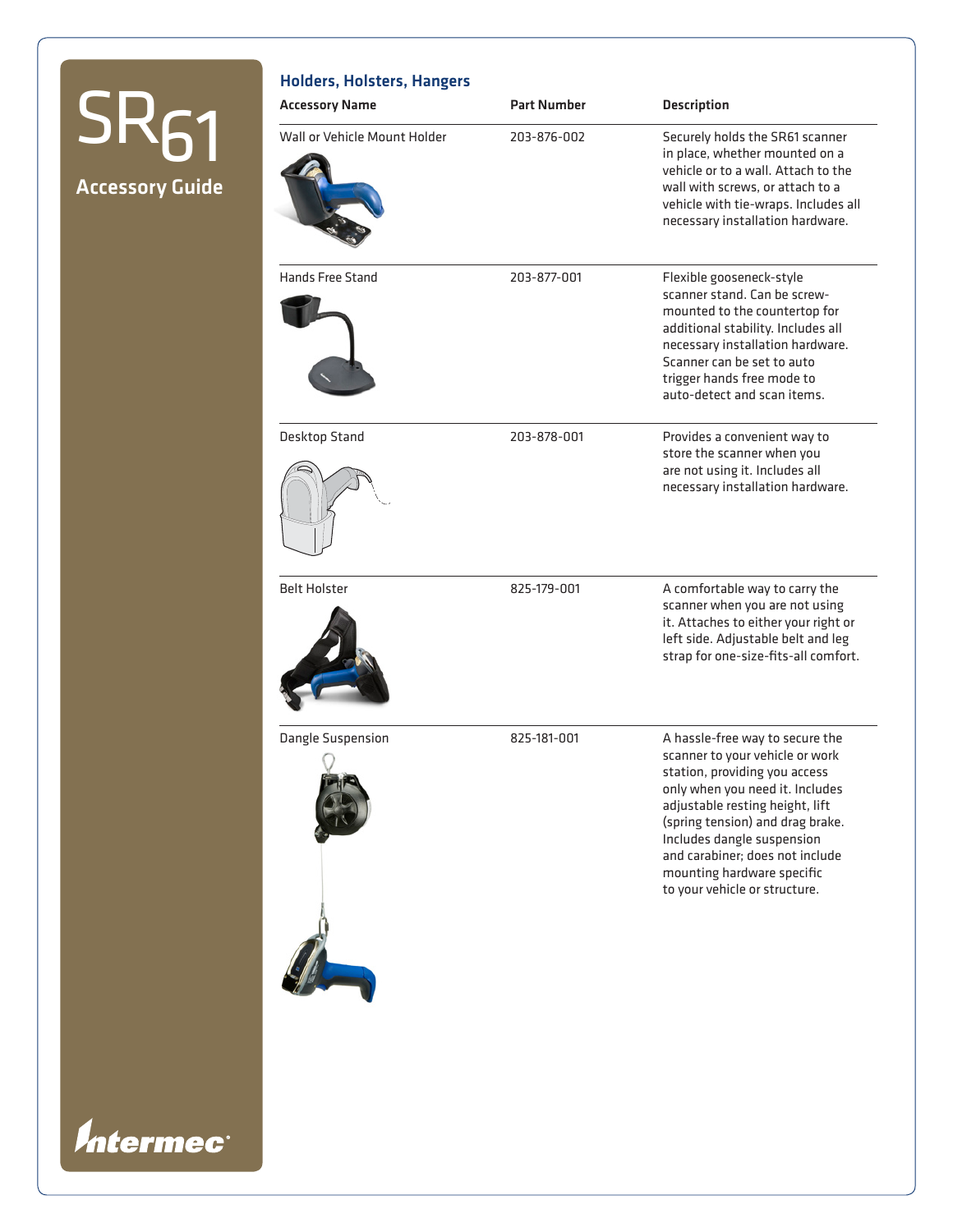## Accessory Guide  $SRS<sub>61</sub>$

*Intermec®* 

| <b>Additional Battery</b><br><b>Pack for Standard</b><br>Wireless Models<br>Additional<br>Battery Pack for | 075082-002  | Additional lithium-ion battery<br>pack for wireless scanners.<br>Rated for greater than ten<br>hours on a full charge.                                                                                                                                                            |
|------------------------------------------------------------------------------------------------------------|-------------|-----------------------------------------------------------------------------------------------------------------------------------------------------------------------------------------------------------------------------------------------------------------------------------|
|                                                                                                            |             |                                                                                                                                                                                                                                                                                   |
| Non-Incendive<br><b>Wireless Models</b>                                                                    | 318-037-001 | Additional lithium-ion battery<br>pack for non-incendive wireless<br>scanners only. Rated for greater<br>than ten hours on a full charge.                                                                                                                                         |
| Desktop or Wall Charger                                                                                    | 852-901-001 | Single-bay scanner charger ideal<br>for mounting on a desktop or<br>wall. Includes status light for<br>recharge state. Does not include<br>wall mounting hardware (varies by<br>wall thickness). Does not include<br>power supply, must be ordered<br>separately (see last page). |
|                                                                                                            | 852-907-001 | Two-bay scanner charger ideal<br>for mounting on a desktop or<br>wall. Includes status light for<br>recharge state. Does not include<br>wall mounting hardware (varies by<br>wall thickness). Does not include<br>power supply, must be ordered<br>separately (see last page).    |
|                                                                                                            | 852-908-001 | Same as above, with four<br>charging bays. Does not include<br>power supply, must be ordered<br>separately (see last page).                                                                                                                                                       |
|                                                                                                            | 852-902-001 | Same as above, with eight<br>charging bays. Does not include<br>power supply, must be ordered<br>separately (see last page).                                                                                                                                                      |
|                                                                                                            |             |                                                                                                                                                                                                                                                                                   |
|                                                                                                            |             |                                                                                                                                                                                                                                                                                   |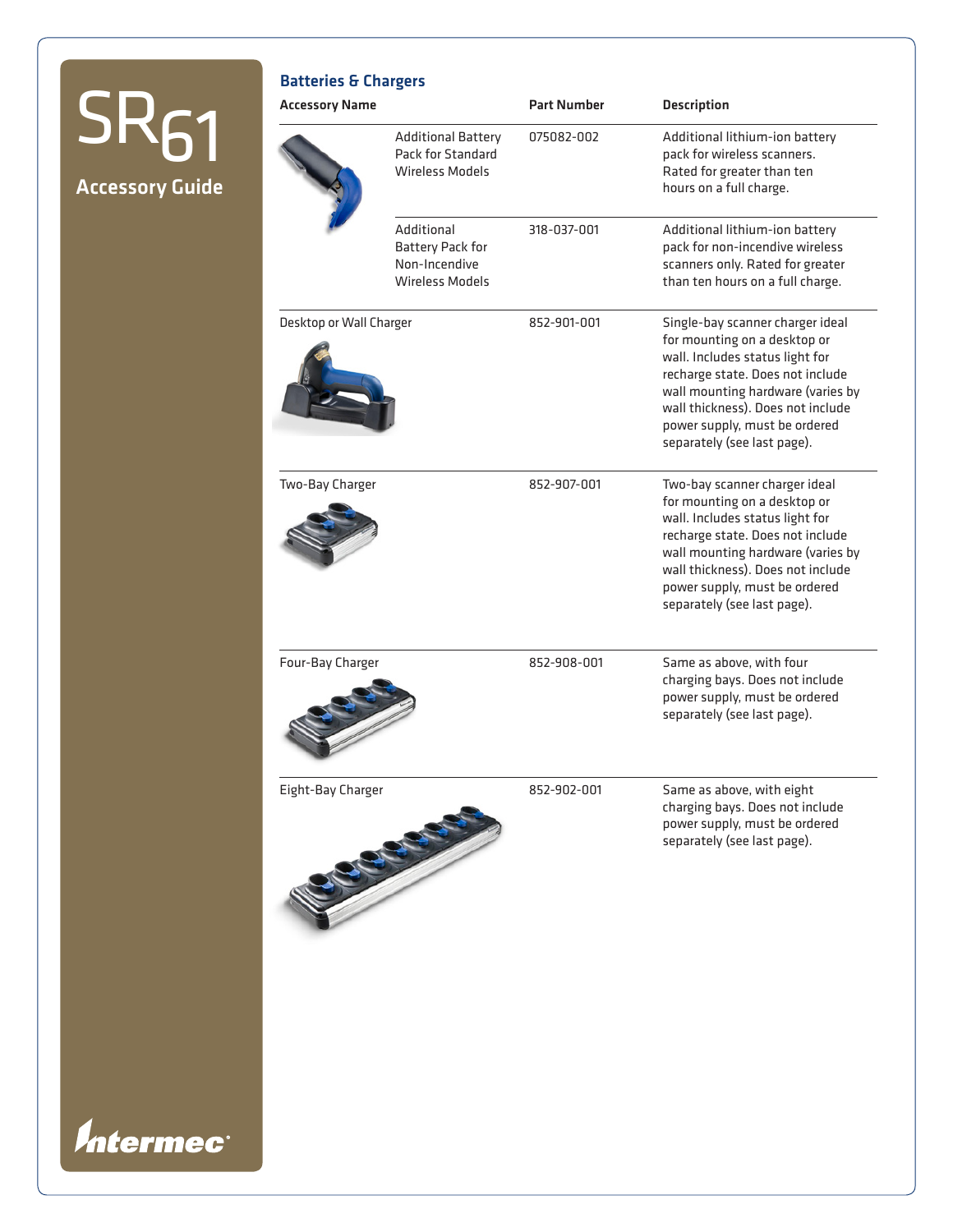|                                       | <b>Cables</b>             |                                                                             |                    |                                                                                                                                                                                                                                             |
|---------------------------------------|---------------------------|-----------------------------------------------------------------------------|--------------------|---------------------------------------------------------------------------------------------------------------------------------------------------------------------------------------------------------------------------------------------|
| <b>ΣΚΑ1</b><br><b>Accessory Guide</b> | <b>Accessory Name</b>     |                                                                             | <b>Part Number</b> | <b>Description</b>                                                                                                                                                                                                                          |
|                                       |                           | USB Cable,<br>6.5 Feet,<br>For Current<br>Models                            | 236-241-001        | Provides a USB connection to<br>host device. Requires an external<br>power supply unit, ordered<br>separately. For use with current<br>SR61T models that support USB<br>2.0 (SR61TXR, SR61THP, SR61TL,<br>SR61T1D, and SR61T2D).            |
|                                       |                           | USB Cable,<br>6.5 Feet,<br>For Legacy<br>Models                             | 236-183-002        | Provides a USB connection to host<br>device. Requires an external power<br>supply unit, ordered separately.<br>For use with legacy SR61T models<br>only (SR61TE0001, SR61TE0101,<br>SR61TL0000, SR61TL0100,<br>SR61TA0000, and SR61TV0000). |
|                                       |                           | USB Cable,<br>Power from Host,<br>6.5 Feet,<br><b>For Current</b><br>Models | 236-240-001        | Provides a USB connection to<br>host device. Receives power from<br>host device. For use with current<br>SR61T models that support USB<br>2.0 (SR61TXR, SR61THP, SR61TL,<br>SR61T1D, and SR61T2D).                                          |
|                                       |                           | USB Cable,<br>Power from Host,<br>6.5 Feet,<br>For Legacy<br>Models         | 236-182-001        | Provides a USB connection to<br>host device. Receives power<br>from host device. For use with<br>SR61T legacy models only<br>(SR61TE0001, SR61TE0101,<br>SR61TL0000, SR61TL0100,<br>SR61TA0000, and SR61TV0000).                            |
|                                       | USB Cable, 8 Feet, Coiled |                                                                             | 236-219-001        | Provides a USB connection<br>to host device. Coiled.                                                                                                                                                                                        |
|                                       |                           | RS232 Cable,<br>6.5 Feet, 9-Pin                                             | 236-185-001        | Provides an RS232 serial<br>connection to terminals providing<br>non-powered 9-pin D sub<br>connector. Requires external power<br>supply unit, ordered separately.                                                                          |
|                                       |                           | RS232 Cable,<br>12 Feet, 9-Pin                                              | 236-198-001        | Same as above, but 12<br>feet in length.                                                                                                                                                                                                    |
|                                       |                           |                                                                             |                    |                                                                                                                                                                                                                                             |
| Intermec®                             |                           |                                                                             |                    |                                                                                                                                                                                                                                             |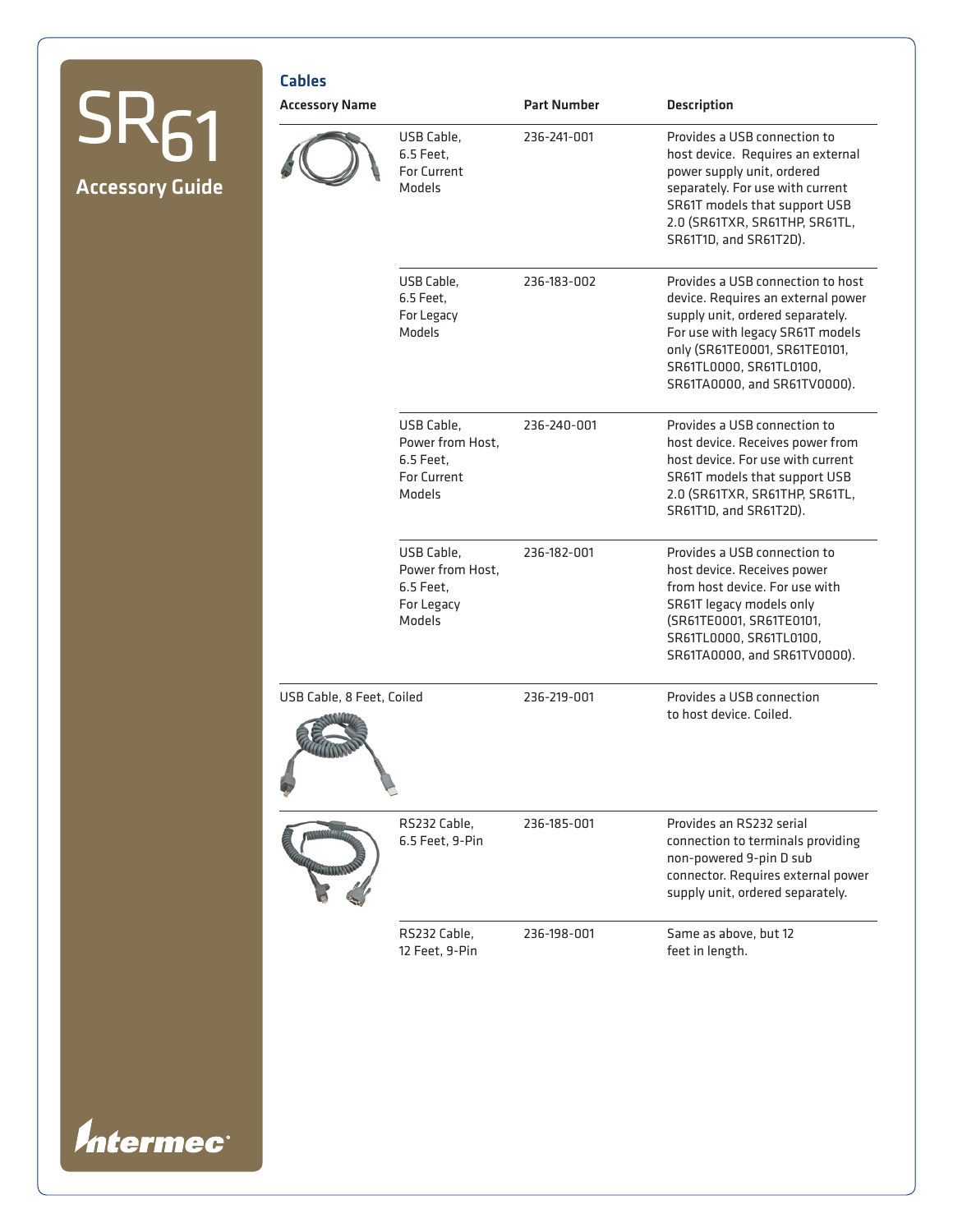|                                       | <b>Cables (Continued)</b>                        |                                                             |                    |                                                                                                                                                                                                                                |
|---------------------------------------|--------------------------------------------------|-------------------------------------------------------------|--------------------|--------------------------------------------------------------------------------------------------------------------------------------------------------------------------------------------------------------------------------|
|                                       | <b>Accessory Name</b>                            |                                                             | <b>Part Number</b> | <b>Description</b>                                                                                                                                                                                                             |
| <b>SK61</b><br><b>Accessory Guide</b> |                                                  | RS232 Cable,<br>Power from Host,<br>6.5 Feet, 9-Pin         | 236-184-001        | Ideal for connecting scanner<br>to a vehicle-mount terminal<br>(CV30, CV41, CV60, CV61).<br>Power from host. Can also be<br>used for connection to Intermec<br>handheld terminals via RS232<br>adapter for all configurations. |
|                                       |                                                  | RS232 Cable,<br>Power from Host,<br>12 Feet, 9-Pin          | 236-197-001        | Same as above, but 12<br>feet in length.                                                                                                                                                                                       |
|                                       |                                                  | <b>Wand Emulation</b><br>Cable, 6.5 Feet,<br>10-Pin, Coiled | 236-188-002        | For use with Intermec 242x, 246x,<br>248x handheld terminals.                                                                                                                                                                  |
|                                       |                                                  | <b>Wand Emulation</b><br>Cable, 6.5 Feet,<br>10-Pin, Coiled | 236-189-002        | For use with Intermec 2455 and<br>2475 vehicle mount terminals.<br>The 10-pin connector is molded<br>to provide additional sealing.                                                                                            |
|                                       | Wand Emulation Cable, 6.5<br>Feet, 9-Pin, Coiled |                                                             | 236-190-002        | For use with Intermec 243x<br>handheld terminals.                                                                                                                                                                              |
|                                       | Keyboard Wedge Cable, 6.5 Feet                   |                                                             | 236-214-001        | For use with PCs and laptops with<br>PS2 style keyboard connector.<br>Straight cable (with Y pigtail)<br>receives power from computer, or<br>via power supply ordered separately.                                              |
|                                       | <b>Wireless</b>                                  |                                                             |                    |                                                                                                                                                                                                                                |
|                                       | <b>Accessory Name</b>                            |                                                             | <b>Part Number</b> | <b>Description</b>                                                                                                                                                                                                             |
|                                       | Adapter, Bluetooth to USB                        |                                                             | 203-771-001        | Enables wireless scanner<br>connection to host PC or laptop via<br>USB connection. Includes adapter<br>and bar code configuration sheet.                                                                                       |
| <i>Intermec®</i>                      | Adapter, Bluetooth to Serial                     |                                                             | 203-768-001        | Enables wireless scanner<br>connection to host PC or<br>laptop via serial connection.                                                                                                                                          |